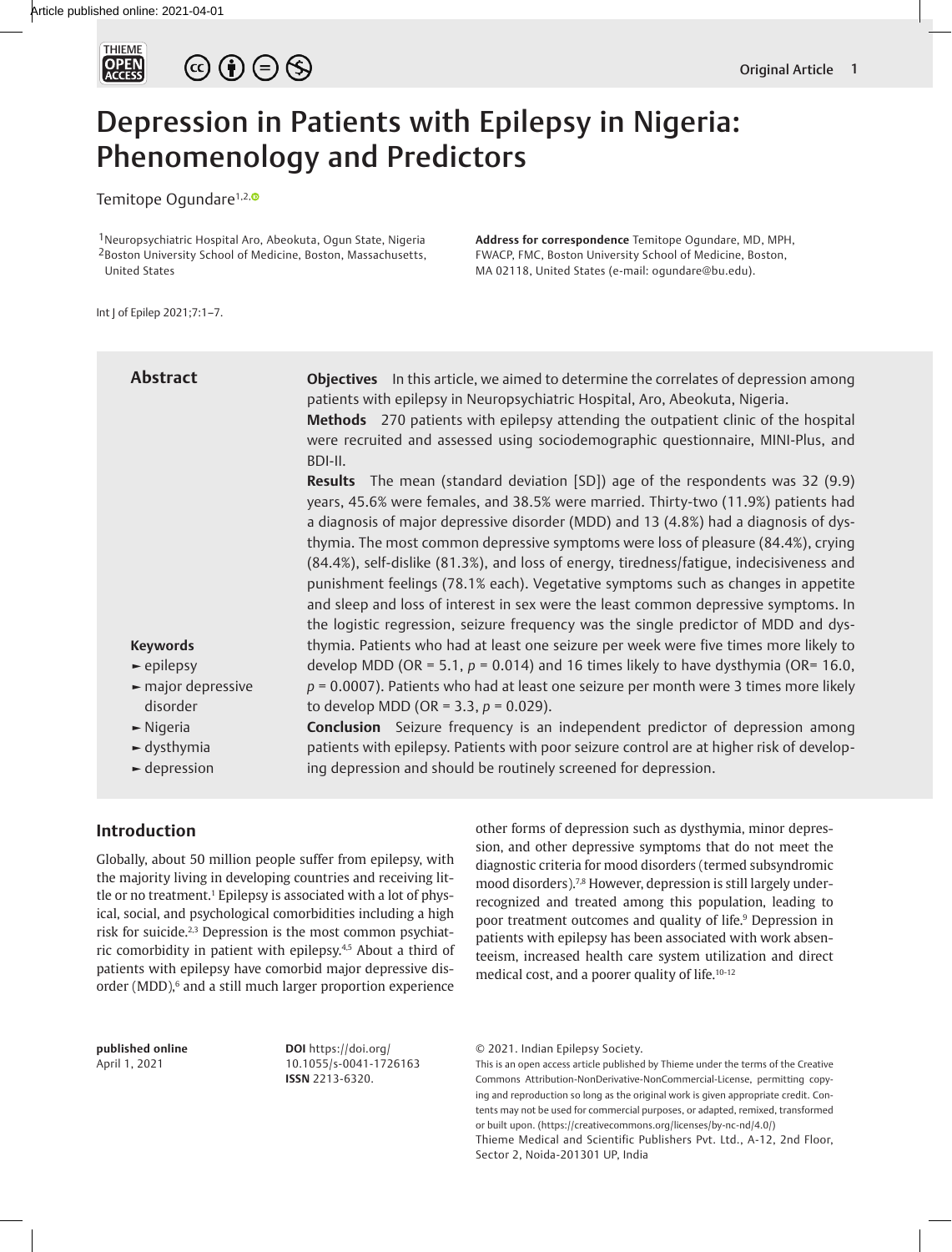This makes the recognition and treatment of depression in patients with epilepsy paramount. In Nigeria, as in other parts of Sub-Saharan Africa, depression in patients with epilepsy goes largely undetected and untreated. This study aims to determine the correlates (sociodemographic and clinical) of depression among patients with epilepsy attending an outpatient clinic in a tertiary hospital in Nigeria.

## **Methods**

The study was conducted among patients with Epilepsy attending the outpatient clinic of the Neuropsychiatric Hospital, Aro, Abeokuta, Nigeria. The study is part of a larger study and the first part of the study has been published elsewhere.13 The inclusion criteria included patients with a clinical diagnosis of epilepsy, aged between 18 and 64 years; comorbid chronic medical and/or psychiatric illnesses, comorbid alcohol and substance use disorder, and a diagnosis of intellectual disability were exclusion criteria.

#### **Study Instruments**

*Sociodemographic questionnaire:* This was designed to gather data on participants' sociodemographic and clinical variables such as age, gender, age of onset of seizures, types and number of medications, duration of illness, etc.

*Mini international neuropsychiatric interview (MINI Plus):* Developed by Sheehan and colleagues in 1998 and found to have high validity and reliability scores or kappa values for all diagnoses above 0.70 (~70% being above 0.90) when compared with the structured clinical interview for the DSM-IV patient version and the composite international diagnostic interview (CIDI).14 The depression disorder module of the MINI Plus was used in this study.

*Beck's depression interview 2nd edition (BDI-II):* A revised version of the 21-item Beck depression inventory (BDI), suitable for use in adults and adolescents, was altered to correspond to DSM-IV criteria for major depressive disorder and improve the content-validity.15 Each item is scored on a scale value of 0 to 3. Higher total scores indicate more severe depressive symptoms. The standardized cutoffs used differ from the original: 0 to 13 = minimal depression; 14 to 19 = mild depression; 20 to 28 = moderate depression; 29 to 63 = severe depression. Reported psychometric properties include sensitivity and specificity of 81% and 92%, respectively, test-retest reliability of 0.93, and internal consistency (Cronbach's  $\alpha$ ) of 0.92.<sup>16</sup>

### **Data Collection**

On each clinic day, case notes of patients were screened and those meeting the inclusion criteria identified and recruited after duly explaining the purpose of the research, explicitly stating the voluntary nature of participation and that no disadvantage will be conferred by deciding not to participate. Following a signed informed consent, the questionnaires were administered, while they waited to be seen by a doctor. To avoid sampling a patient twice, the case notes were marked

with pencils and serial numbers were assigned to each participant to ensure confidentiality. Seizure frequency in the past month was defined as very frequent if seizures occurred daily or > 1/week; frequent if seizures occurred 1/week or >1/month; occasional if seizures occur 1/month; and none if no seizures in the past month.

#### **Data Analysis**

The data was analyzed using the Statistical Package for Social Sciences (SPSS) version 21. Continuous variables such as age, duration of illness, duration of treatment, etc., were converted into categorical variables. Chi-square test (with Fischer's exact tests used when appropriate) was used to test the association between categorical variables and MDD. Next, a multiple logistic regression analysis was performed to determine the independent predictors of MDD and dysthymia. The level of statistical significance was set at *p* value < 0.05 at 95% confidence interval for all statistical tests.

## **Results**

Of the 270 participants, 123 (45.6%) were females, 104 (38.5%) were married, 39 (14.4%) were unemployed, with a mean age of 32 years (standard deviation [SD] = 9.9 years); 133 (49.3%) developed epilepsy at less than 18 years; 151 (55.9%) had over 10 years of illness duration; 159 (58.9%) had no seizures in the past month; 64.4% (*n* = 174) had bilateral tonic clonic seizures, 12.6% (*n* = 34) had focal with impaired awareness; 44.1% (*N* = 119) were on carbamazepine,  $89.6\%$  ( $n = 242$ ) were on monotherapy; the mean duration of treatment was  $6.1$  (SD =  $6.5$ ) years with 80.7% (*n* = 218) receiving treatment for less than 10 years. The prevalence of MDD was 11.9% (*n* = 32), while that of dysthymia was 4.8% (*n* = 13).

There was an association (**►Table 1**) between younger age ( $\chi^2$  = 11.808, df = 2, p = 0.002); being single ( $\chi^2$  = 9.787, df =3,  $p = 0.016$ ); earning less than N5,000 ( $\chi^2 = 12.077$ , df = 4,  $p = 0.012$ ); younger age of onset ( $\chi^2$  = 3.890, df = 1,  $p = 0.049$ ); having very frequent seizures ( $\chi^2 = 19.668$ , df = 4,  $p$  = 0.001); having uncontrolled seizures ( $\chi^2$  = 5.83, df = 1, *p* = 0.012) and MDD. There was no association between gender, type of seizures, types and number of automated external defibrillator (AED), duration of illness, duration of treatment, and MDD. In the bivariate analysis, only seizure frequency was associated with dysthymia ( $\chi^2$  = 16.64, df = 3, p = 0.0026); age, gender, seizure type, duration of illness, duration of treatment, employment and marital status, and type and number of AED were all not statistically significant.

Regarding the phenomenology of depression (**►Table 2**), the most common depressive symptoms were loss of pleasure (84.4%), crying (84.4%), self-dislike (81.3%), and loss of energy, tiredness/fatigue, indecisiveness and punishment feelings (78.1% each). Vegetative symptoms such as changes in appetite and sleep and loss of interest in sex were the least common depressive symptoms.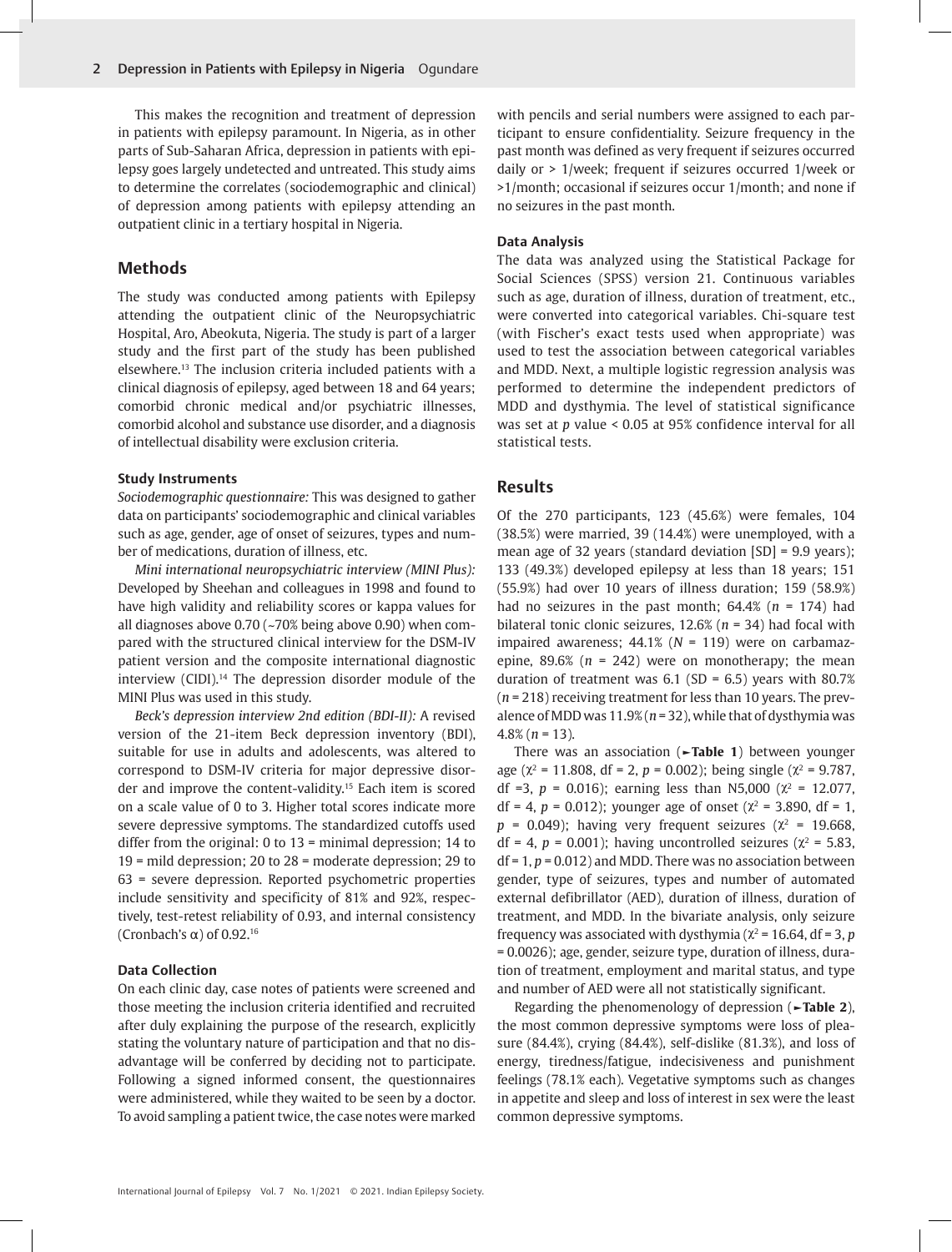| Variable                      | Major depressive disorder |             | $\chi^2$ | df             | p-Value |
|-------------------------------|---------------------------|-------------|----------|----------------|---------|
|                               | Yes $(n/\%)$              | No $(n/\%)$ |          |                |         |
| Age                           |                           |             | 11.808   | $\mathsf{2}\,$ | 0.002   |
| $15 - 24$                     | 17(21.5)                  | 62 (78.5)   |          |                |         |
| $25 - 44$                     | 15(9.3)                   | 146 (90.7)  |          |                |         |
| $45 - 64$                     | 0(0.0)                    | 30 (100.0)  |          |                |         |
| Marital status                |                           |             | 9.787    | $\overline{3}$ | 0.016   |
| Single                        | 23(16.0)                  | 121 (84.0)  |          |                |         |
| Married                       | 5(4.8)                    | 99 (95.2)   |          |                |         |
| Separated                     | 3(16.7)                   | 15(83.3)    |          |                |         |
| Widowed                       | 1(25.0)                   | 3(75.0)     |          |                |         |
| Employment status             |                           |             | 11.218   | $\overline{4}$ | 0.019   |
| Paid employment               | 11(6.9)                   | 149 (93.1)  |          |                |         |
| Unpaid                        | 7(22.6)                   | 24(77.4)    |          |                |         |
| Retired                       | 0(0.0)                    | 2(100.0)    |          |                |         |
| Unemployed                    | 6(15.4)                   | 33 (84.6)   |          |                |         |
| Student                       | 8(21.1)                   | 30 (78.9)   |          |                |         |
| Monthly income                |                           |             | 12.077   | $\overline{4}$ | 0.012   |
| Less than 5,000               | 23 (18.7)                 | 100(81.3)   |          |                |         |
| 5,000-9.999                   | 3(8.1)                    | 34 (91.9)   |          |                |         |
| 10,000-19,999                 | 5(10.9)                   | 41 (89.1)   |          |                |         |
| 20,000-49,999                 | 1(2.2)                    | 45 (97.8)   |          |                |         |
| > 50,000                      | 0(0.0)                    | 18 (100.0)  |          |                |         |
| Age of onset                  |                           |             | 3.890    | $\mathbf{1}$   | 0.049   |
| < 18                          | 21 15.8)                  | 112 (84.2)  |          |                |         |
| $>18$                         | 11(8.0)                   | 126 (92.0)  |          |                |         |
| Seizure frequency past month  |                           |             | 19.668   | $\overline{4}$ | 0.001   |
| Daily or > 1/week             | 6(35.3)                   | 11(64.7)    |          |                |         |
| 1/week or $> 1$ /month        | 1026.3)                   | 28(73.7)    |          |                |         |
| 1/month                       | 6(10.7)                   | 50 (89.3)   |          |                |         |
| None                          | 10(6.3)                   | 149 (93.7)  |          |                |         |
| Seizure control ( $n = 228$ ) |                           |             | 5.830    | $\mathbf{1}$   | 0.012   |
| Controlled (< 1/year)         | 24 13.7)                  | 151 (85.7)  |          |                |         |
| Uncontrolled (> 1/year)       | 1(1.9)                    | 52 (98.1)   |          |                |         |

Table 1 Relationship between sociodemographic and clinical characteristics and current major depressive disorder<sup>b</sup>

a Fischer's exact values for cells with expected count less than 5.

b Only statistically significant variables reported (*p* < 0.05).

In the multiple binary logistic regression analysis (**►Table 3**), only seizure frequency in the past month emerged as the single independent predictor of MDD, with respondents with very frequent seizures in the past month having five times the risk of developing MDD when compared with those who had none (OR = 5.1, *p* = 0.014, 95% CI = 1.4–18.7), and those with frequent seizures in the past month having three times the risk of having

MDD (OR = 3.3, *p* = 0.029, 95% CI = 1.1–9.5). Similarly, a multivariable logistic regression analysis of predictors of dysthymia (**►Table 4**) showed seizure frequency in the past month as the only significant predictor of dysthymia. Patients who reported daily seizures or more than one seizure episode per week had 16 times odds of developing dysthymia compared with those with no seizures (OR = 16.0, *p* = 0.0007, 95% CI = 3.2–79.3).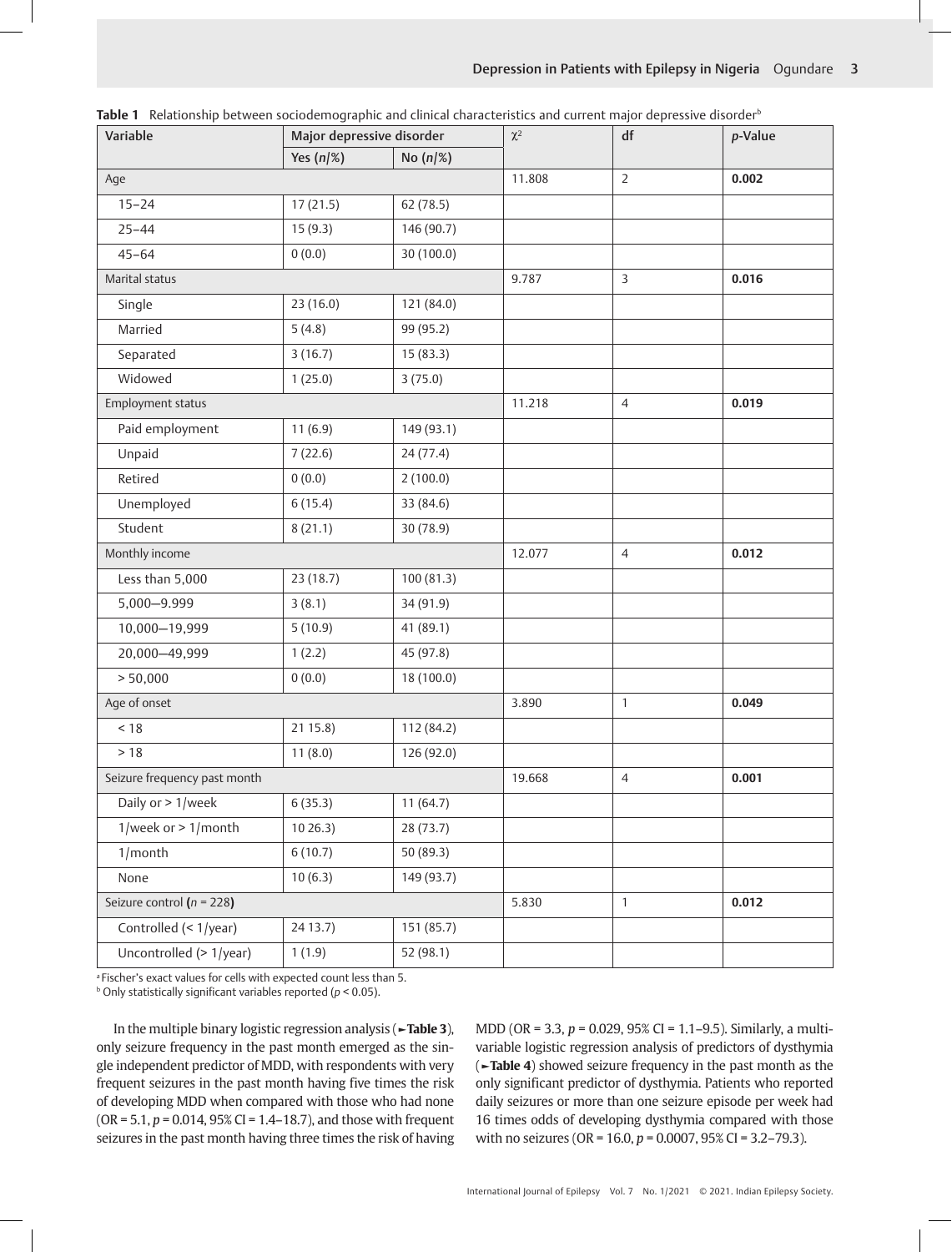| <b>BDI</b> items | Depressive symptoms     | $n(\%)$   |  |
|------------------|-------------------------|-----------|--|
| $\overline{4}$   | Loss of pleasure        | 27 (84.4) |  |
| 10               | Crying                  | 27 (84.4) |  |
| $\overline{7}$   | Self-dislike            | 26 (81.3) |  |
| 6                | Punishment feelings     | 25 (78.1) |  |
| 13               | <b>Indecisiveness</b>   | 25(78.1)  |  |
| 15               | Loss of energy          | 25 (78.1) |  |
| 20               | Tiredness/fatique       | 25(78.1)  |  |
| $\overline{2}$   | Pessimism               | 24 (75.0) |  |
| 8                | Self-criticalness       | 24 (75.0) |  |
| 12               | Loss of interest        | 24 (75.0) |  |
| 14               | Worthlessness           | 24 (75.0) |  |
| 1                | Sadness                 | 23 (71.9) |  |
| 3                | Past failure            | 23 (71.9) |  |
| 5                | Guilty feelings         | 23 (71.9) |  |
| 19               | Poor concentration      | 21(65.6)  |  |
| 17               | Irritability            | 19 (59.4) |  |
| 9                | Suicidal thoughts       | 18 (56.3) |  |
| 11               | Agitation               | 18 (56.3) |  |
| 21               | Loss of interest in sex | 17(53.1)  |  |
| 18               | Loss of appetite        | 15 (46.9) |  |
| 16               | Too little sleep        | 13 (40.6) |  |
| 18               | Increased appetite      | 7(21.9)   |  |
| 16               | Excessive sleeping      | 6(18.8)   |  |

**Table 2** Frequency distribution of depressive symptoms in patients with epilepsy with MDD (*n* = 32)

Abbreviation: MDD, major depressive disorder.

## **Discussion**

This study aimed at determining correlates of depression in patients with epilepsy attending an outpatient clinic in Nigeria. In this study, only seizure frequency in the past month emerged as an independent predictor of depression. Interictal depression is common in patients with epilepsy and often goes unrecognized.17 When researchers use a screening instrument such as BDI-II,<sup>18,19</sup> the reported prevalence of MDD in patients with epilepsy is often higher than when a diagnostic instrument is used to make a diagnosis of MDD in patients with epilepsy.<sup>20-22</sup> Regardless of the methodology, the prevalence of MDD in patients with epilepsy is higher than the prevalence in the general population.<sup>23</sup> Apart from MDD, patients with epilepsy also have other forms of mood disorders such as dysthymia, and clusters of symptoms that do not meet the diagnostic criteria for a depressive disorder; these have been called "subsyndromic" mood disorders.24 The prevalence of dysthymia reported by participants in this study is lower than those reported in other studies;<sup>5-27</sup> differences in methodology, study setting, and patient characteristics could account for this difference. In this study, majority of the participants had generalized tonic clonic seizures, were on one AED, and had controlled seizures; this may account for the low rates of dysthymia. Patients with

refractory seizures and temporal lobe epilepsy are more likely to have higher rates of dysthymia-like depressive symptoms.<sup>8</sup>

There is a high comorbidity between depression and epilepsy and many studies have posited a bidirectional link between the two conditions.<sup>28-30</sup> Probable underlying mechanisms that have been postulated as causes of depression in patients with epilepsy include the following: abnormal activities of GABA, glutamate, serotonin, noradrenaline and dopamine in the central nervous system; decreased binding of serotonin to 5HT1a receptors in the dorsal raphe nucleus, thalamus and cingulate gyrus; HPA axis dysfunction; and atrophy of frontal and temporal lobes.28 Depression can also cause seizures by causing sleep deprivation.31 This makes the evaluation and treatment of depression an important part of the treatment of patients with epilepsy, as depression in people with epilepsy is often underrecognized and untreated, with an attendant negative effect on medication adherence, seizure control, and an increased risk of suicide.<sup>17,32,33</sup>

With regard to semiology, the most common depressive symptoms reported by our sample include crying, loss of pleasure, self-dislike, loss of energy, tiredness/fatigue, indecisiveness, and punishment feelings. Vegetative symptoms such as changes in appetite and sleep and loss of interest in sex were the least common depressive symptoms. This is consistent with the literature regarding manifestations of depression among patients with epilepsy.7,8

In this study, seizure frequency emerged as the single independent predictor of MDD in keeping with other studies.21,34-36 The study found that those who had at least one seizure per week were five times more likely to develop MDD and those who have at least one seizure in a month were three times more likely to develop MDD when compared with those who had good seizure control. This makes it important for clinicians to optimize treatment regimen of patients with epilepsy to achieve good seizure control. In addition, patients who have not gained seizure control are at higher risk of developing MDD and therefore should be routinely screened for MDD and treated appropriately. Selective serotonin reuptake inhibitors (SSRIs) and other newer antidepressants have been proven to be effective in treating comorbid depression in patients with epilepsy and this can be commenced as soon as a diagnosis of depression is made.<sup>30,37</sup> In addition to pharmacotherapy, there is increasing evidence of the benefit of psychological therapies such as cognitive behavioral therapy delivered in person or online for patients with epilepsy.<sup>31,38</sup>

Other clinical variables such as type of epilepsy, duration of epilepsy, and type and number of antiepileptic medications were not found to be associated with major depression or dysthymia in the final regression analysis. This finding is similar to other studies<sup>39-41</sup> but different from others.<sup>42,43</sup> It is possible that the relationship between these clinical variables is mediated or moderated by seizure control,<sup>36,44</sup> and as majority of the participants had good seizure control, these clinical variables did not attain statistical significance. There could be also be methodological differences between these studies and this study—differences in participant characteristics according for the disparity.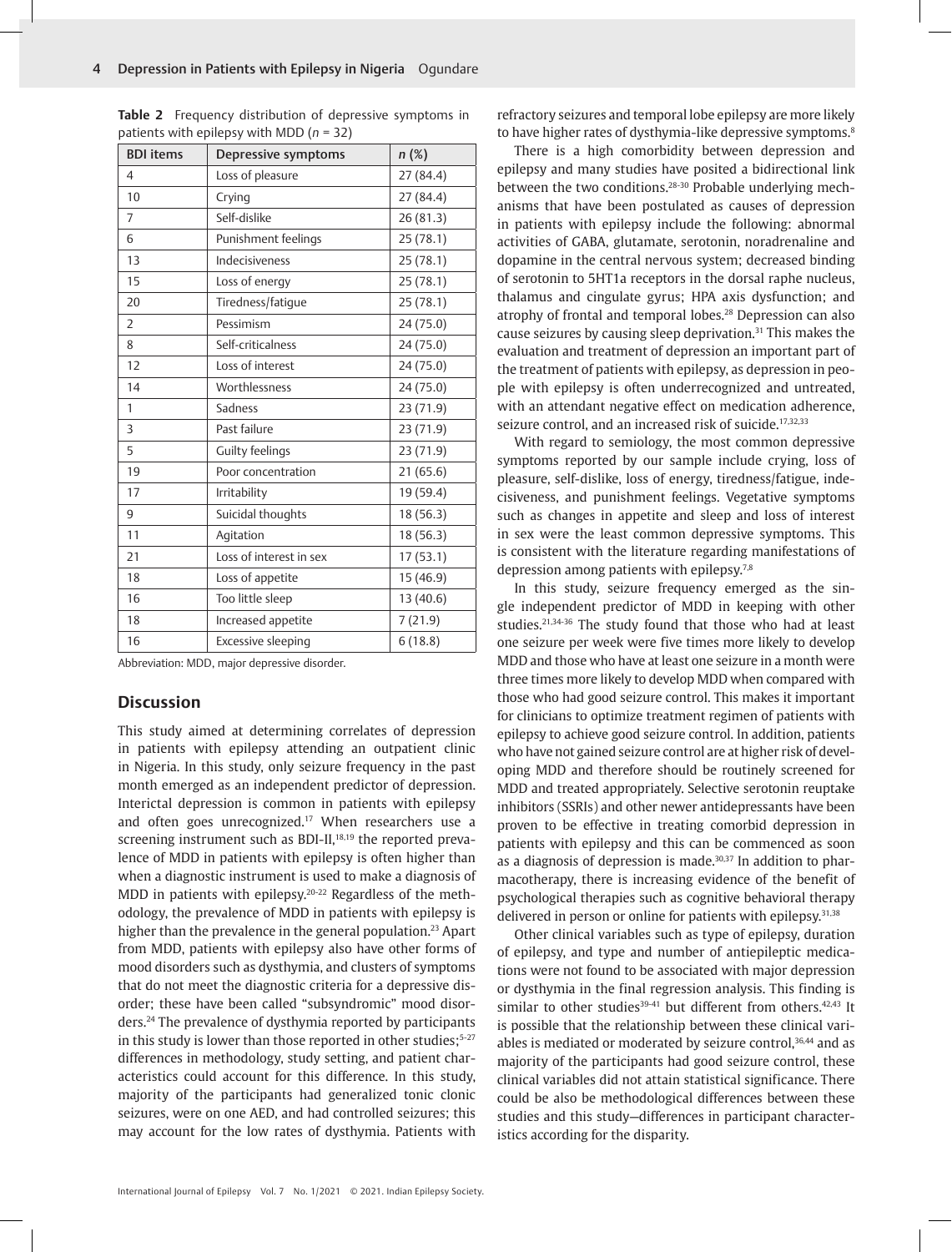| Variable                          | $\mathbf{B}$ | Wald  | p value | <b>OR</b> | 95% CI | Upper  |
|-----------------------------------|--------------|-------|---------|-----------|--------|--------|
|                                   |              |       |         |           | Lower  |        |
| Marital status                    |              |       |         |           |        |        |
| Married                           | $-0.528$     | 0.750 | 0.387   | 0.590     | 0.179  | 1.947  |
| Separated                         | 0.041        | 0.003 | 0.957   | 1.042     | 0.236  | 4.593  |
| Widowed                           | 1.273        | 0.833 | 0.361   | 3.570     | 0.232  | 54.877 |
| Single                            | Reference    |       |         |           |        |        |
| Seizure frequency past month      |              |       |         |           |        |        |
| Very frequent (daily or > 1/week) | 1.630        | 6.064 | 0.014   | 5.104     | 1.395  | 18.677 |
| Frequent (1/week or > 1/month)    | 1.184        | 4.764 | 0.029   | 3.266     | 1.128  | 9.456  |
| Occasional (1/month)              | 0.283        | 0.229 | 0.632   | 1.327     | 0.417  | 4.221  |
| None                              | Reference    |       |         |           |        |        |
| Age of onset (years)              |              |       |         |           |        |        |
| < 18 years                        | 0.155        | 0.114 | 0.736   | 1.167     | 0.475  | 2.870  |
| > 18 years                        | Reference    |       |         |           |        |        |
| Seizure control                   |              |       |         |           |        |        |
| Uncontrolled seizure              | 1.579        | 2.073 | 0.150   | 4.849     | 0.565  | 41.584 |
| Controlled seizure                | Reference    |       |         |           |        |        |
| Employment status                 |              |       |         |           |        |        |
| Unpaid employment                 | 0.777        | 1.509 | 0.219   | 2.176     | 0.630  | 7.520  |
| Unemployed                        | $-0.140$     | 0.054 | 0.816   | 0.869     | 0.265  | 2.844  |
| Retired/Student                   | 0.451        | 0.540 | 0.462   | 1.570     | 0.471  | 5.232  |
| Paid employment                   | Reference    |       |         |           |        |        |
| Monthly income                    |              |       |         |           |        |        |
| < 20,000                          | 1.657        | 2.333 | 0.127   | 5.243     | 0.626  | 43.942 |
| > 20,000                          | Reference    |       |         |           |        |        |

**Table 3** Logistic regression analysis of the sociodemographic and clinical correlates of MDD

Abbreviation: MDD, major depressive disorder.

**Table 4** Stepwise logistic regression analysis of independent predictors of dysthymia in patients with epilepsy

| Variable                                  | B                     | <b>OR</b> | $p$ value | CI (lower, upper) |  |
|-------------------------------------------|-----------------------|-----------|-----------|-------------------|--|
| Seizure frequency in past month           |                       |           |           |                   |  |
| Daily or > 1/week                         | 2.8                   | 16.0      | 0.0007    | 3.2, 79.3         |  |
| 1/week or $> 1$ /month                    | 1.1                   |           | 0.25      | 0.5, 17.9         |  |
| 1/month or $> 1$ /year                    | 1.4                   | 2.9       | 0.08      | 0.9, 18.5         |  |
| None                                      | Reference             | 4.0       |           |                   |  |
| Summary of variables removed in each step |                       |           |           |                   |  |
| Step 1                                    | Number of AED         |           |           |                   |  |
| Step 2                                    | Duration of treatment |           |           |                   |  |
| Step 3                                    | Seizure control       |           |           |                   |  |
| Step 4                                    | Type of AED           |           |           |                   |  |
| Step 5                                    | Age of onset          |           |           |                   |  |
| Step 6                                    | Duration of illness   |           |           |                   |  |
| Step 7                                    | Employment status     |           |           |                   |  |
| Step 8                                    | Marital status        |           |           |                   |  |
| Step 9                                    | Seizure type          |           |           |                   |  |
| Step 10                                   | Gender                |           |           |                   |  |
| Step 11                                   | Monthly income        |           |           |                   |  |

Abbreviation: AED, automated external defibrillator.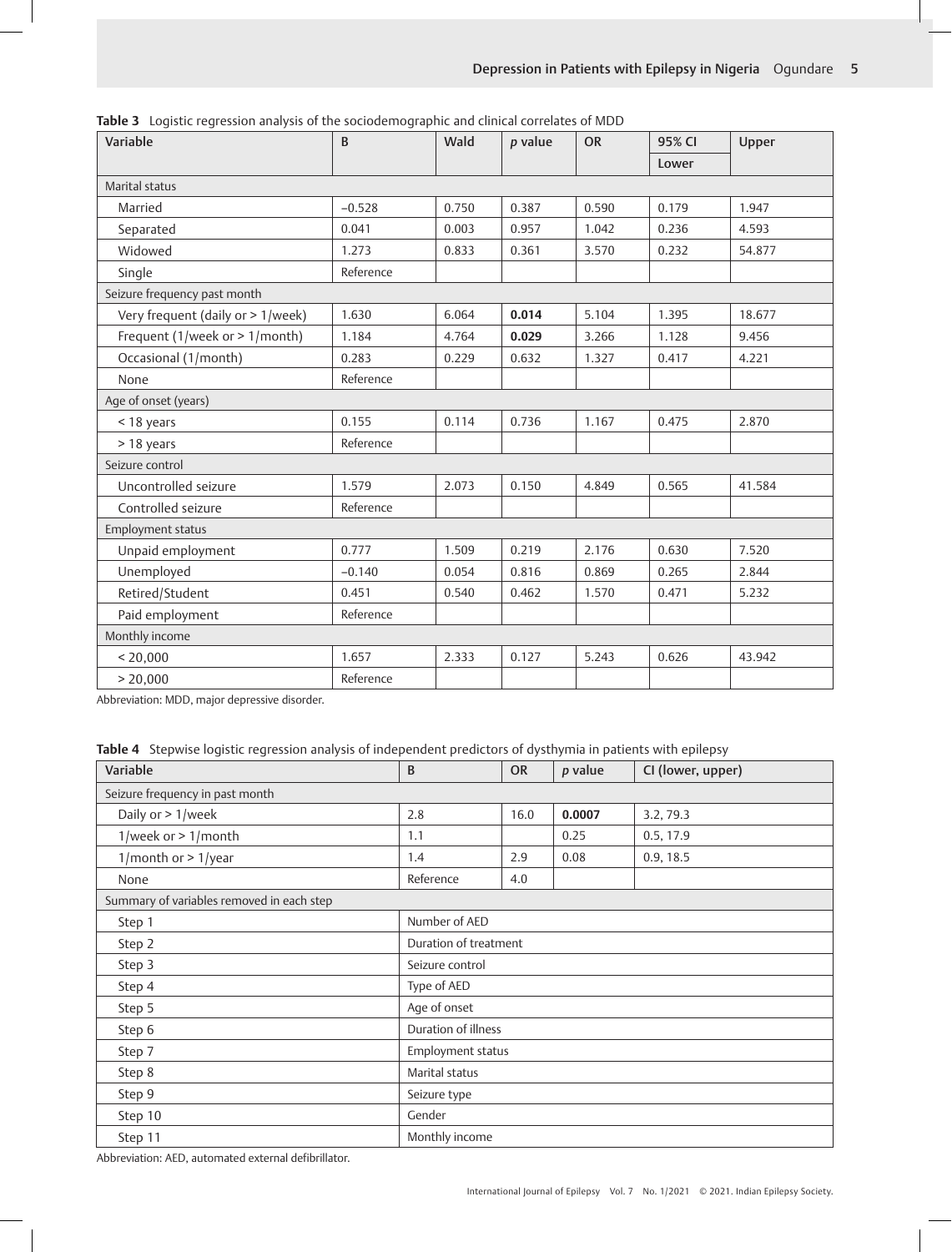The cross-sectional nature of the study design, and the fact that it is a single-site study limits the generalization of the study findings to other populations. However, it does contribute to the literature coming out of Nigeria and Sub-Saharan Africa on the prevalence and correlates of depression among patients with epilepsy. The small sample size also led to a wider confidence interval for some of the measures of association, especially for those with dysthymia. A much larger study with a much larger sample size is needed to increase the confidence in the magnitude of risk that seizure frequency poses to the development of dysthymia in patients with epilepsy. The study highlights the need for clinicians treating patients in these locations to be aware of comorbid depression and to routinely screen patients, especially high-risk patients—those with poor seizure control. It also lends urgency to the need for optimizing treatment for patients with epilepsy to achieve good seizure control.

#### **Ethical Approval**

The study was granted ethical approval from the Research and Ethical Committee of the Neuropsychiatric Hospital, Aro, Abeokuta, Ogun state, Nigeria.

#### **Conflict of Interest**

None declared

#### **Acknowledgments**

The author would like to appreciate the contributions of the following: Drs. Adebowale, Ogunwale, Adeniji, Nzeakah, Omotosho, and Okonkwo at various stages of the research.

#### **References**

- 1 Meinardi H, Scott RA, Reis R, Sander JWAS; ILAE Commission on the Developing World. The treatment gap in epilepsy: the current situation and ways forward. Epilepsia 2001;42(1):136–149
- 2 Kobau R, Cui W, Kadima N, et al. Tracking psychosocial health in adults with epilepsy–estimates from the 2010 National Health Interview Survey. Epilepsy Behav 2014;41:66–73
- 3 Verrotti A, Cicconetti A, Scorrano B, et al. Epilepsy and suicide: pathogenesis, risk factors, and prevention. Neuropsychiatr Dis Treat 2008;4(2):365–370
- 4 Bosak M, Dudek D, Siwek M. [Depression in patients with epilepsy]. Psychiatr Pol 2012;46(5):891–902
- 5 Kanner AM. Depression in epilepsy: prevalence, clinical semiology, pathogenic mechanisms, and treatment. Biol Psychiatry 2003;54(3):388–398
- 6 Rai D, Kerr MP, McManus S, Jordanova V, Lewis G, Brugha TS. Epilepsy and psychiatric comorbidity: a nationally representative population-based study. Epilepsia 2012;53(6):1095–1103
- 7 Kanner AM. Depression and epilepsy: a new perspective on two closely related disorders. Epilepsy Curr 2006;6(7):141–146
- 8 Miller JM, Kustra RP, Vuong A, Hammer AE, Messenheimer JA. Depressive symptoms in epilepsy: prevalence, impact, aetiology, biological correlates and effect of treatment with antiepileptic drugs. Drugs 2008;68(11):1493–1509
- 9 Hermann BP, Seidenberg M, Bell B. Psychiatric comorbidity in chronic epilepsy: identification, consequences, and treatment of major depression. Epilepsia 2000;41(6, Suppl 2) :S31–S41
- 10 Johnson EK, Jones JE, Seidenberg M, Hermann BP. The relative impact of anxiety, depression, and clinical seizure features on health-related quality of life in epilepsy. Epilepsia 2004; 45(5):544–550
- 11 Szaflarski JP, Szaflarski M. Seizure disorders, depression, and health-related quality of life. Epilepsy Behav 2004;5(1):50–57
- 12 Fiest KM, Dykeman J, Patten SB, et al. Depression in epilepsy: a systematic review and meta-analysis. Neurology 2013;80(6): 590–599
- 13 Ogundare T, Adebowale TO, Borba CP, Henderson DC. Correlates of depression and quality of life among patients with epilepsy in Nigeria. Epilepsy Res 2020;164:106344
- 14 Sheehan DV, Lecrubier Y, Sheehan KH, et al. The Mini-International Neuropsychiatric Interview (M.I.N.I.): the development and validation of a structured diagnostic psychiatric interview for DSM-IV and ICD-10. J Clin Psychiatry 1998; 59(Suppl 20):22–33, quiz 34–57
- 15 Beck AT, Brown, GK, Steer, RA, Manual for the Beck Depression Inventory–II. San Antonio, TX: Psychological Corporation; 1996 38
- 16 Beck AT, Steer RA, Ball R, Ranieri W. Comparison of Beck depression inventories -IA and -II in psychiatric outpatients. J Pers Assess 1996;67(3):588–597
- 17 Kanner AM, Palac S. Depression in epilepsy: a common but often unrecognized comorbid malady. Epilepsy Behav 2000; 1(1):37–51
- 18 Fatoye F, Mosaku KS, Komolafe M, Adewuya AO. Interictal anxiety and depression symptoms in Nigerians with epilepsy: a controlled study. Epilepsy Behav 2006;9(2):312–316
- 19 Ogunrin OA, Obiabo YO. Depressive symptoms in patients with epilepsy: analysis of self-rating and physician's assessment. Neurol India 2010;58(4):565–570
- 20 Ayanda KA, Sulyman D. The predictors of psychiatric disorders among people living with epilepsy as seen in a Nigerian Tertiary Health Institution. Niger Med J 2016;57(1):24–30
- 21 Owolabi D, Owolabi L, Udofia O, Sale S. Depression in Clinically Diagnosed Patients with Epilepsy in Northwestern Nigeria (P4. 207) Neurology 2016;86(16)(Supple). Available at: http://n. neurology.org/content/86/16\_Supplement/P4.207.short
- 22 Seshadri V, Thomas J, Murthy JMK, Raju CR. Prevalence of depression and its effect on quality of life in patients with epilepsy: a community based study and a Comprehensive Rural Epilepsy Study in South India (CRESSI). Neurol Asia 2004; 9(1):139
- 23 Chandrasekharan SC, Menon V, Wadwekar V, Nair PP. High frequency of depressive symptoms among adults with epilepsy: results from a hospital-based study. J Neurosci Rural Pract 2017;8(Suppl 1) :S13–S19
- 24 Kanner A, Wuu J, Barry J, Hermann B, Meador K, Gilliam F. Atypical depressive episodes in epilepsy: a study of their clinical characteristics and impact on quality of life Neurology 2004 Apr;62(7):3–153
- 25 Desai SD, Shukla G, Goyal V, et al. Study of DSM-IV Axis I psychiatric disorders in patients with refractory complex partial seizures using a short structured clinical interview. Epilep Behav 2010;19(3):301–305
- 26 Gonçalves EB, Cendes F. Depression in patients with refractory temporal lobe epilepsy. Arq Neuropsiquiatr 2011;69(5): 775–777
- 27 Bosak M, Dudek D, Siwek M, Szczudlik A. Subtypes of interictal depressive disorders according to ICD-10 in patients with epilepsy. Neurol Neurochir Pol 2015;49(2):90–94
- 28 Kanner AM. Depression in epilepsy: a neurobiologic perspective. Epilepsy Curr 2005;5(1):21–27
- 29 Kanner AM. Depression and epilepsy: a new perspective on two closely related disorders. Epilepsy Curr 2006;6(5):141–146
- 30 Borgmann M, Holtkamp M, Adli M, Behr J. [Depression and epilepsy: two clinical pictures with common causes?]. Nervenarzt 2016;87(7):724–730
- 31 Gnanavel S. Epilepsy and depression: a bidirectional relationship. J Neurosci Rural Pract 2017;8(Suppl 1) :S5–S6